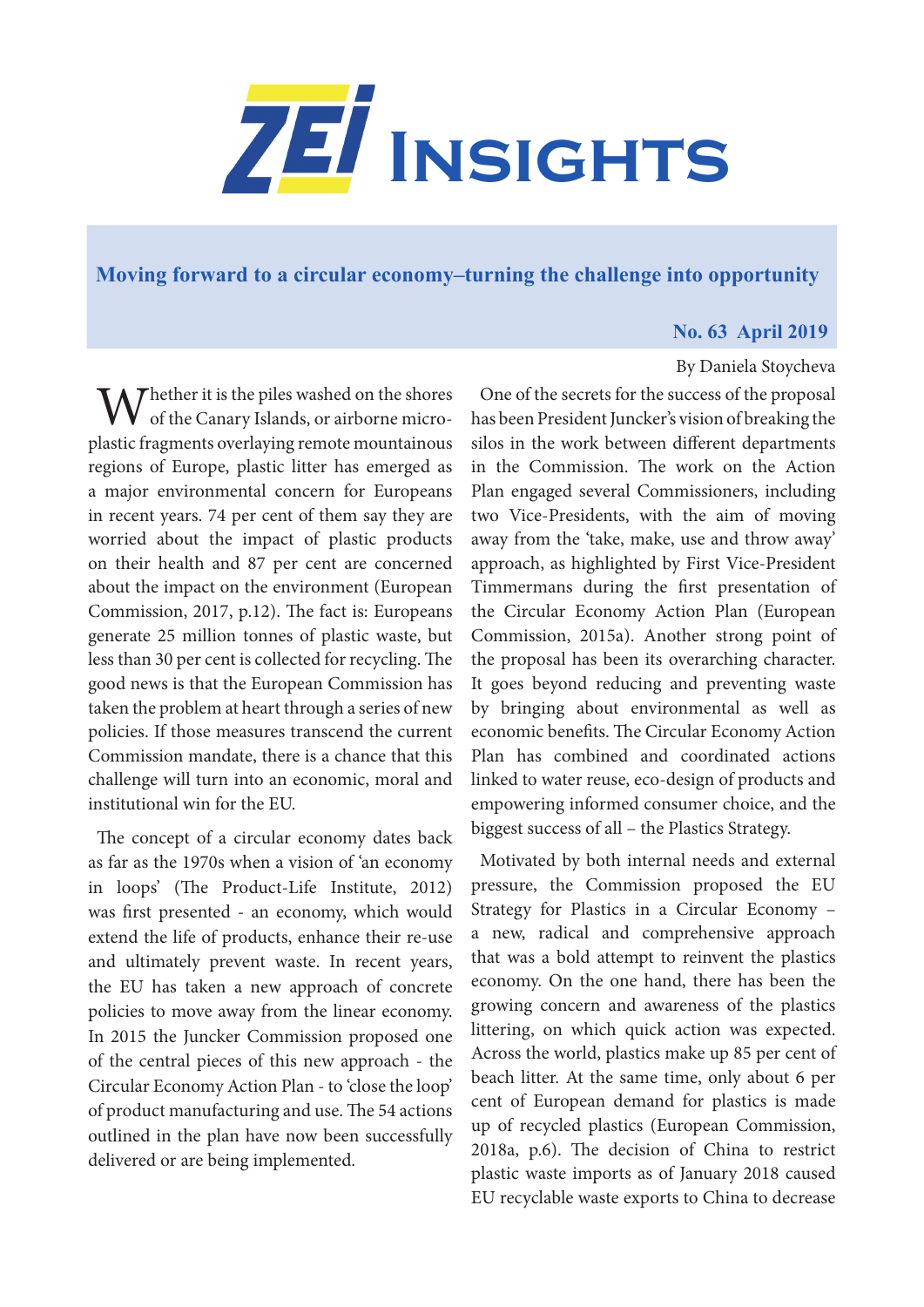by more than half - from a peak of 12.4 million tonnes in 2012 to 5.1 million tonnes in 2018 (Eurostat 2019). Initially the restrictions shifted export routes to other destination countries such as Vietnam, Malaysia, Indonesia, but subsequently those counties also introduced waste import restrictions. While it is clear that this external pressure has presented some immediate challenges for the EU, the EU institutions at the same time used it as an opportunity to steer innovation and develop global leadership in new technology and materials.

One of the objectives of the Plastics Strategy is precisely to help the EU recycling industry grow, modernise and turn these challenges into an opportunity for the future. There is huge potential for growth and for redirecting the plastic waste EU countries used to send abroad into new products and materials made here in Europe. The Strategy set the objective of achieving at least 10 million tons of recycled plastics into new products on the EU market by 2025. To assist in achieving this goal and close the existing gap between supply and demand for recycled plastics, the Commission launched the Circular Plastics Alliance of key industry stakeholders supplying and using recycled plastics, which had its first meeting in February 2019 (European Commission, 2019b). Furthermore, the Strategy sets out a clear vision with quantifiable objectives at EU level; so that by 2030 all plastic packaging placed on the EU market is reusable or recyclable. This is the first EU-wide policy framework establishing a material-specific lifecycle approach.

Probably the most visible of all actions of the circular economy plan has been the Single-use Plastics Directive – proposed and agreed on by the EU co-legislating institutions in the nearrecord one year<sup>1</sup>. As part of the Plastics Strategy, the Single-use Plastics Directive is the last piece contributing to a fully-fledged circular economy

of plastics tackling marine plastic pollution at its source. Following the so-called hierarchy of managing waste - "reduce, reuse, recycle" - its primary task is reducing plastic marine litter and stimulating the use of more sustainable alternatives. The legislation targets the 10 singleuse plastic products most often found on Europe's beaches and seas, as well as lost and abandoned fishing gear, which together constitute 70 per cent of all marine litter items (European Commission, 2018b, p.11). The proposed Directive follows a similar approach as the successful 2015 Plastic Bags Directive, which led to a rapid shift in consumer behaviour across Europe. The new measures will bring about both environmental and economic benefits, such as for example, by 2030, avoid the emission of 3.4 million tons of CO2 equivalent; avoid environmental damages which would cost the equivalent of 22 billion euro; and save consumers a projected 6.5 billion euro (Eunomia 2018).

The new Directive, which should enter into force in all EU member states by the second half of 2021 at the latest, has proposed a ban on certain single-use products made of plastic for which alternatives already exist on the market, such as cotton bud sticks, cutlery, plates, straws, stirrers, and sticks for balloons. In addition to this, the legislation has foreseen measures to reduce consumption, for instance of food containers and beverage cups made of plastic and 'Extended Producer Responsibility' schemes covering the cost to clean-up litter. Despite the very broad overall approval of the legislation by various stakeholders and groups, some have nevertheless criticised the Commission, mainly over the ban. On the one hand, businesses have complained that the time to adapt was insufficient, while on the other green organisations have denounced it as not ambitious enough as the ban is targeting too few plastic items.

ZEI Insights are part of the Research Project - Governance and Regulation in the EU: [The Future of Europe](https://www.zei.uni-bonn.de/research/governance-and-regulation?set_language=en)

ZEI Insights provide commentary and critical analysis on governance and regulation issues related to the future of the European Union. Authors are responsible for their own views.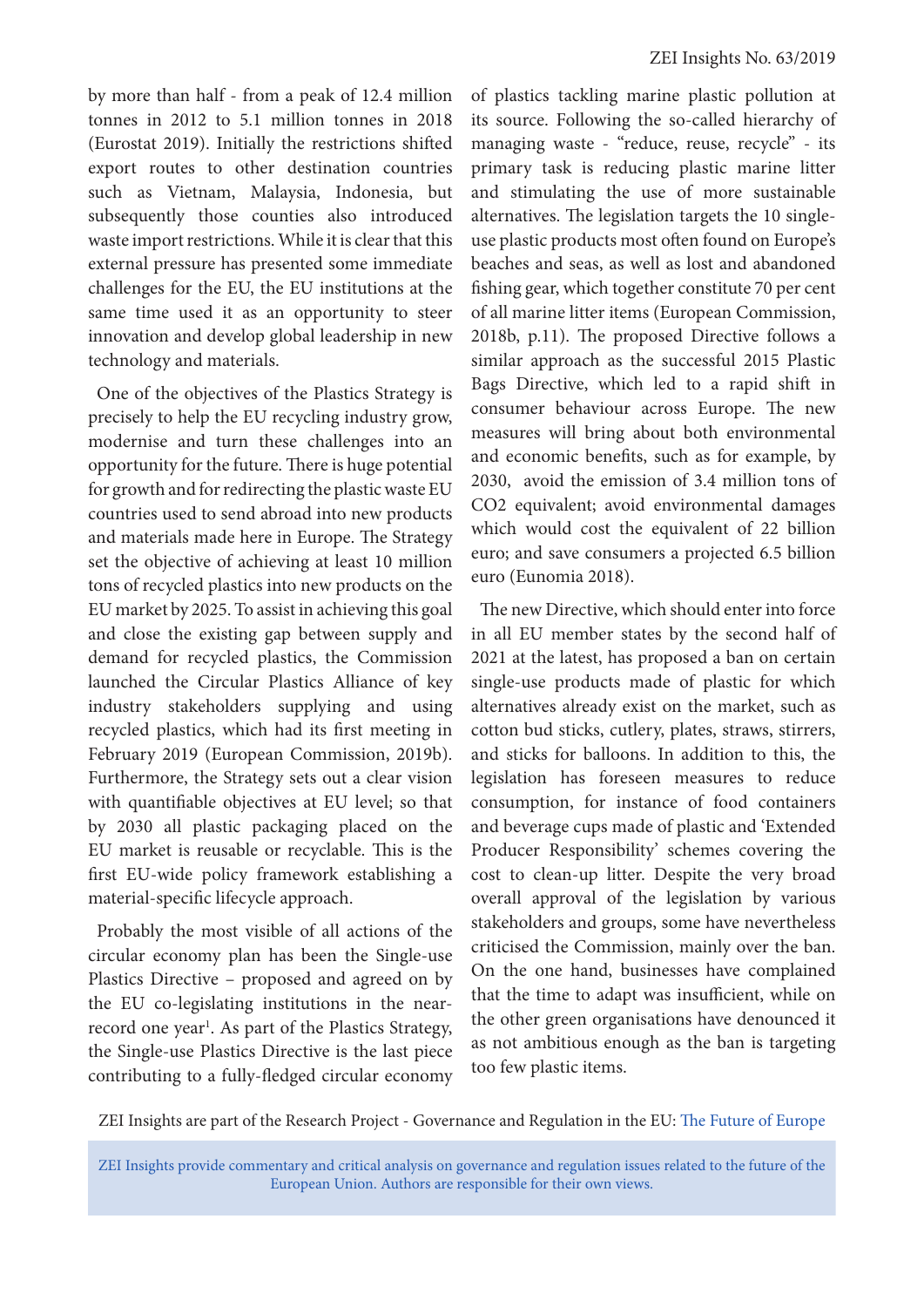It is important to realise that the circular economy is not only about making a change in societal habits and businesses' ways of production, but also about using the opportunity of this transformation to give a competitive edge to Europe's industry by stimulating innovation. A functioning 'economy in loops' can help maintain the EU's status as one of the leading markets in the world. The establishment of the circular economy has thus contributed to the broader political priorities of the Juncker Commission about boosting job creation, economic growth and investment. According to the findings of the Report on the implementation of the Circular Economy Action Plan, three years after the adoption, the Plan has accelerated the transition towards a circular economy in Europe, which in turn has helped put the EU back on a path of job creation (European Commission, 2019a, p.2).

The ECA evaluation report criticises that the figure of mobilised capital has been incorrectly calculated: 'the figure the EIB reports as having been 'mobilised' by EFSI includes all eligible investment generated by the project as a whole, regardless of the share actually mobilised by EFSI. In some cases, other sources of funding may have already been secured before the EIB became involved, and the mobilisation of the funds reported may be primarily attributable to other public financing sources.' (ECA 2019, p. 29). The ECA even accuses the EIB of double counting (ECA 2019, p. 33).

The circular economy is also associated with a low carbon economy and is an essential contribution to the EU's efforts to develop a sustainable, resource efficient and competitive economy (European Commission, 2015b, p.2). Delivering on it is thus also complementing the EU's efforts in meeting the commitments made under the COP 21 Paris Agreement. Reducing the environmental impacts of resource use and injecting new value into waste products fosters energy savings and reduces Green House Gas emissions.

The circular economy is now an irreversible, global trend. While the current Commission has acted boldly and introduced ambitious measures, the next Commission has to ensure sustainability of action and expand on what has been achieved. Building in particular on the example of the European Strategy for Plastics in a Circular Economy, other sectors with a high environmental impact such as electronics, food and drinks or textiles could benefit from a similar holistic approach to become more circular. The transformation of the European economy into a low-impact economy that is 'closing the loop' has to be seen as a challenge and an opportunity at the same time.

**Daniela Stoycheva,** *ZEI Master Alumna "Class of 2009", is a Press officer at the European Commission for environment, maritime affairs and fisheries. The opinions expressed in this document are the sole responsibility of the author and do not necessarily represent the official position of the European Commission.* 

## *Endnote:*

*1.* At the time of publication, a final procedural step of the Council sealing the trilogue agreement reached between the three institutions – European Commission, European Parliament and Council of Ministers - was still lacking.

## *Bibliography:*

*Eunomia, 2018: Assessment of measures to reduce marine litter from single use plastics. Final report and Annex prepared for the European Commission http://ec.europa.eu/environment/waste/pdf/ Study\_sups.pdf, accessed on 14 April 2019*

*European Commission, 2015a: Closing the loop: Commission adopts ambitious new Circular Economy Package to boost competitiveness, create jobs and generate sustainable growth http:// europa.eu/rapid/press-release\_IP-15-6203\_en.htm, accessed on 14 April 2019*

ZEI Insights are part of the Research Project - Governance and Regulation in the EU: [The Future of Europe](https://www.zei.uni-bonn.de/research/governance-and-regulation?set_language=en)

ZEI Insights provide commentary and critical analysis on governance and regulation issues related to the future of the European Union. Authors are responsible for their own views.